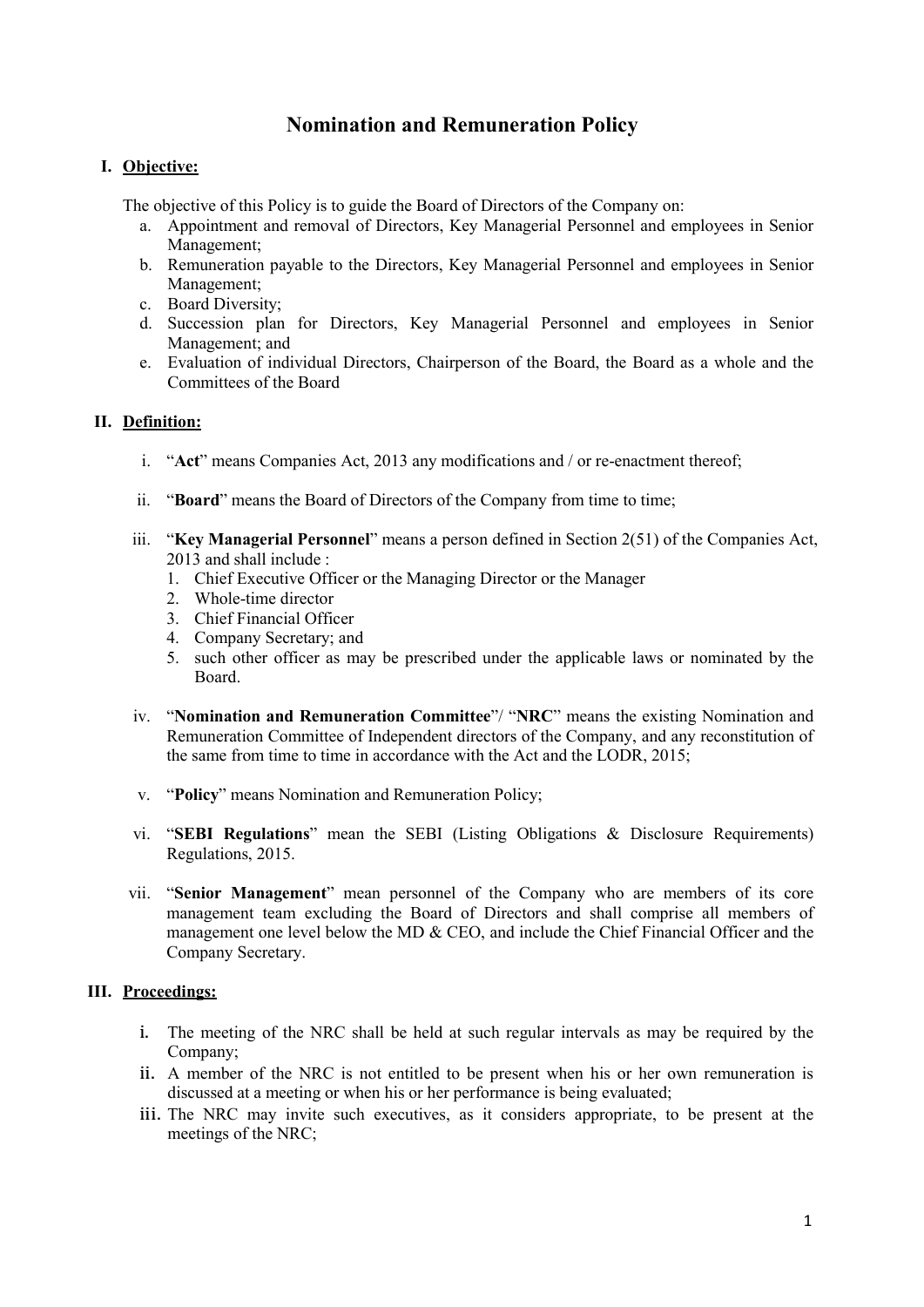- iv. Matters arising for determination at NRC meetings shall be decided by a majority of votes of Members present, and voting and any such decision shall for all purposes be deemed a decision of the NRC;
- v. In case of equality of votes, the Chairman of the meeting will have a casting vote;
- vi. The proceedings of all meetings shall be minuted and signed by the Chairman of the NRC at the subsequent meeting. Minutes of the NRC meetings will be tabled at the subsequent Board and NRC meeting.

#### **IV. Roles and Responsibilities:**

- i. To formulate a criteria for determining qualifications, the positive attributes and independence of a Director;
- ii. To recommend to the Board a policy relating to remuneration of the Directors, Key Managerial Personnel and other employees;
- iii. To recommend to the Board the appointment and removal of Key Managerial Personnel and Senior Management;
- iv. To identify persons who are qualified to become directors and who may be appointed in senior management in accordance with the criteria laid down, and recommend to the Board for their appointment and removal;
- v. To recommend to extend or continue the term of appointment of the independent directors, on the basis of the report on performance evaluation of independent directors;
- vi. To carry out evaluation of a Director's performance and recommend to the Board appointment /removal based on his / her performance;
- vii. Recommend to the Board on:-
- viii. The policy relating to remuneration for Directors, Key Managerial Personnel and Senior Management; and
- ix. The Executive Director/s Remuneration and incentive;<br>x. To make recommendations to the Board concerning an
- To make recommendations to the Board concerning any matters relating to the continuation in office of any Director atany time including the suspension or termination of service of an Executive Director as an employee of the Company subject to the provision of the law and their service contract;
- xi. To ensure that the level and composition of remuneration is reasonable and sufficient, relationship of remuneration to performance is clear and meets appropriate performance benchmarks,
- xii. To devise a policy on Board diversity;
- xiii. To develop a succession plan for the Board and to regularly review the plan;
- xiv. To ensure that there is an appropriate induction and training programme in place for new Directors and members of Senior Management and reviewing its effectiveness; To ensure that on appointment to the Board, Non-Executive Directors receive a formal letter of appointment in accordance with the Guidelines provided under the Act;
- xv. To identify and recommend Directors who are to be put forward for retirement by rotation;
- xvi. To determine the appropriate size, diversity and composition of the Board;
- xvii. To set a formal and transparent procedure for selecting new Directors for appointment to the Board;
- xviii.To evaluate the performance of the Board members and Senior Management in the contextof the Company's performance from a business and compliance perspective;
- xix. To delegate any of its powers to one or more of its members or the Secretary of the NRC;<br>xx. To recommend any necessary changes to the Board:
- To recommend any necessary changes to the Board;
- xxi. Review Professional indemnity and liability insurance taken by the Company for Directors, Key Managerial Personnel and Senior Management;
- xxii. To consider any other matters as may be requested by the Board.